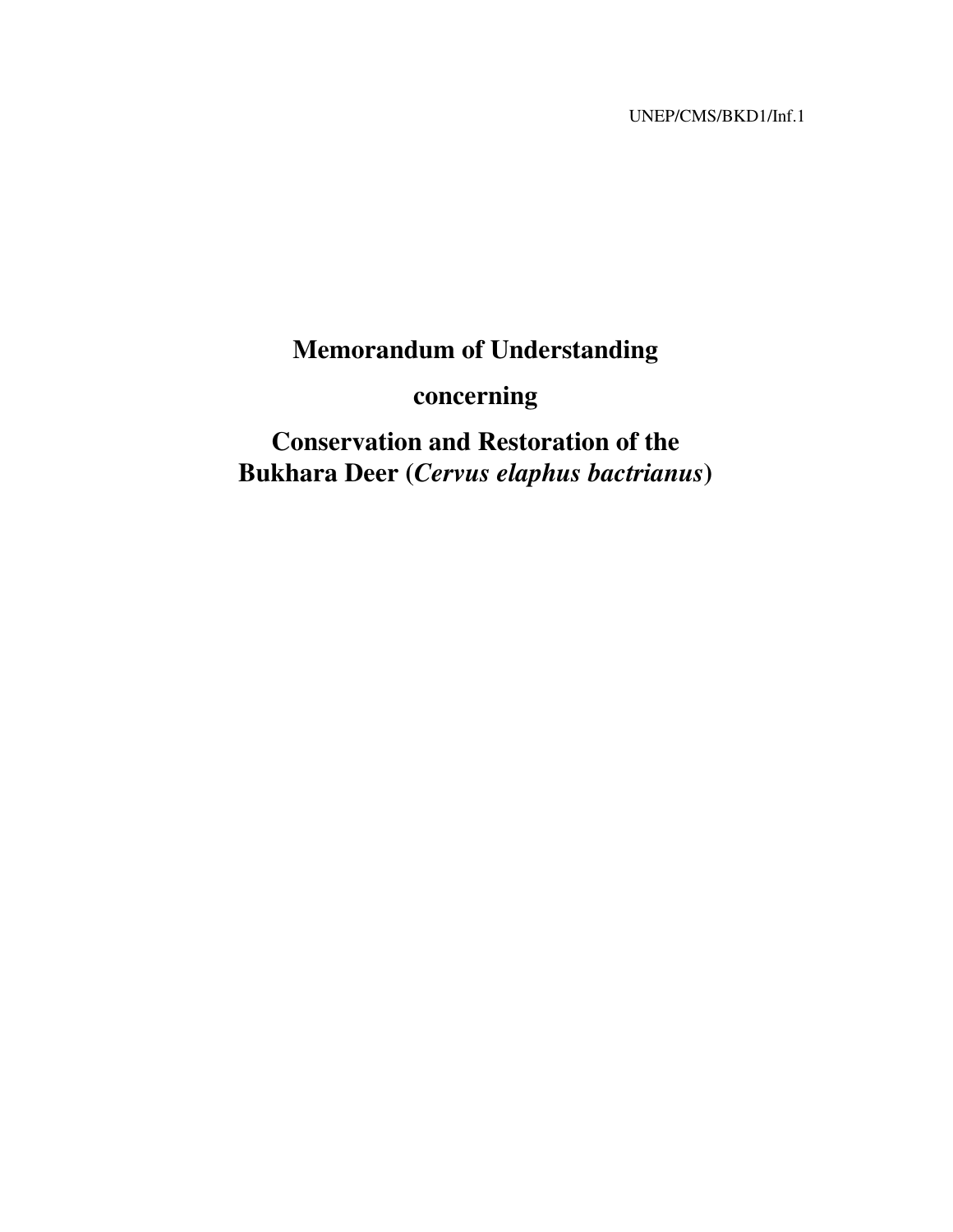## **Memorandum of Understanding concerning Conservation and Restoration of the Bukhara Deer (***Cervus elaphus bactrianus***)**

#### between

The Minister of Natural Resources and Environmental Protection of the Republic of Kazakhstan, The Minister of Nature Protection of the Republic of Tajikistan, The Minister of Nature Protection of Turkmenistan, The Chairman, State Committee for Nature Protection of the Republic of Uzbekistan

The undersigned, acting on behalf of the respective authorities named above,

*Recalling* that the Convention on the Conservation of Migratory Species of Wild Animals, signed at Bonn on 23 June 1979, calls upon international cooperative action to conserve migratory species and that Article IV. 4 of that Convention encourages signatory States to conclude Agreements – including non-binding administrative agreements such as this one – in respect of any population of migratory species;

*Acknowledging* that regaining a favourable conservation status of the populations of Bukhara Deer and their habitat would greatly benefit the biological diversity of the ecosystems concerned as well as the local communities if they use the animals sustainably;

*Aware* that unlike today's range, the historical range of the Bukhara Deer, subspecies of the Red Deer, included all river valleys of Amudaria and Syrdaria and all their river basins;

*Recognising* that both their number and range, which were not very large originally, have been further diminished considerably, and the status of the subspecies today is "endangered";

*Concerned* that artificial regulation of the water regime, destruction of habitats, as well as illegal hunting and poaching are thought to have been responsible for the decline in the numbers of Bukhara Deer;

*Noting* that efforts to protect and restore the Bukhara Deer and its habitat already have been undertaken and acknowledging the cooperation in project development and implementation recently established with the World Wide Fund for Nature (WWF International) in all four Range States on a limited scale for the time being;

*Considering* that joint coordinated and concerted activities should be taken urgently in order to prevent the further decrease and disappearance of the remaining populations;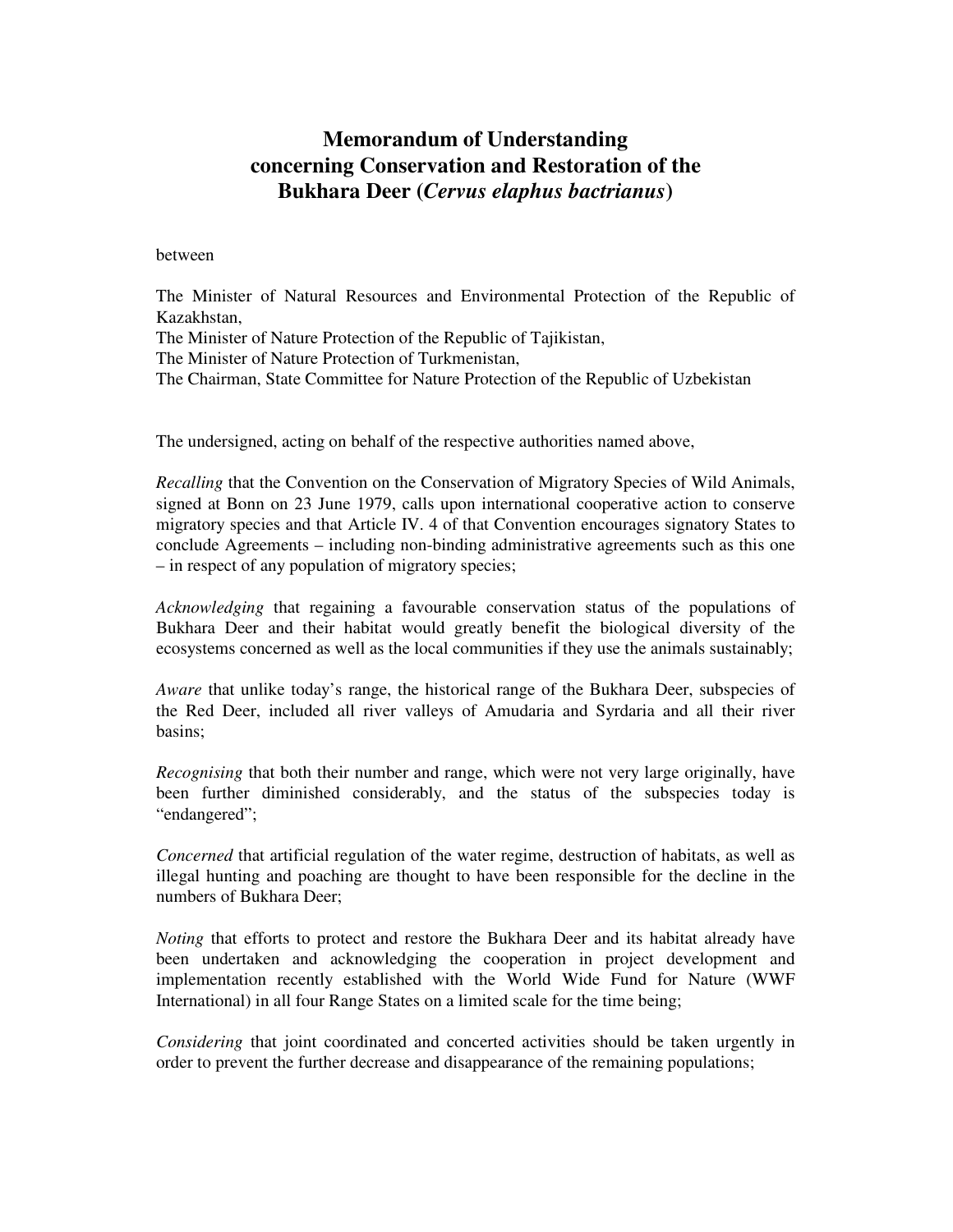*Conscious* that coordinated and concerted transboundary action of the authorities of the Range States, scientific and non-governmental organisations specialised *inter alia* in the conservation and sustainable use of migratory large herbivores would further the process to prevent the disappearance of the remaining populations and to conserve the unique biological diversity of the ecosystems concerned;

*Acknowledging* their shared responsibility for the conservation and restoration of the Bukhara Deer and the habitats on which the animals depend, and desirous to involve all four Range States of the populations of the Bukhara Deer in common initiatives;

AGREE to work closely together to improve the conservation status of the Bukhara Deer throughout its range.

To that end, in a spirit of mutual understanding and cooperation, they shall individually or collectively:

- 1. Provide strict protection for the Bukhara Deer and identify, conserve and, where feasible and appropriate, restore those habitats of the species that are of importance in removing the sub-species from danger of extinction;
- 2. Implement in their respective countries the provisions of the Action Plan annexed to this Memorandum as a basis for the conservation and restoration of the species. The Action Plan shall aim to restore range and numbers, to reduce mortality, and to enhance transboundary and international cooperation. Implementation of the Memorandum, including the Action Plan, shall be assessed at regular meetings to be attended by representatives of each of the governments concerned and persons or agencies technically qualified in, or relevant to, the conservation and restoration of Bukhara Deer. Such meetings shall be convened by or in consultation with the Secretariat of the Convention on the Conservation of Migratory Species of Wild Animals (UNEP/CMS Secretariat), and shall be hosted by and organized in collaboration with one of the Range States or cooperating organizations;
- 3. Facilitate the expeditious exchange of scientific, technical and legal information needed to coordinate conservation and restoration measures, and cooperate with recognized scientists of international organizations and other Range States in order to facilitate their work conducted in relation to the Action Plan;
- 4. Designate a competent authority or expert to serve as a contact point for the other signatory States and communicate without delay the name and contact details of this authority/person (and any changes thereto) to the UNEP/CMS Secretariat.
- 5. Provide to the UNEP/CMS Secretariat, at least annually after the signing of this Memorandum of Understanding, a detailed report on the implementation of this Memorandum of Understanding in each of the respective countries. The Secretariat shall transmit to each of the Range States all of the reports received, together with an overview report, which it shall compile on the basis of information at its disposal.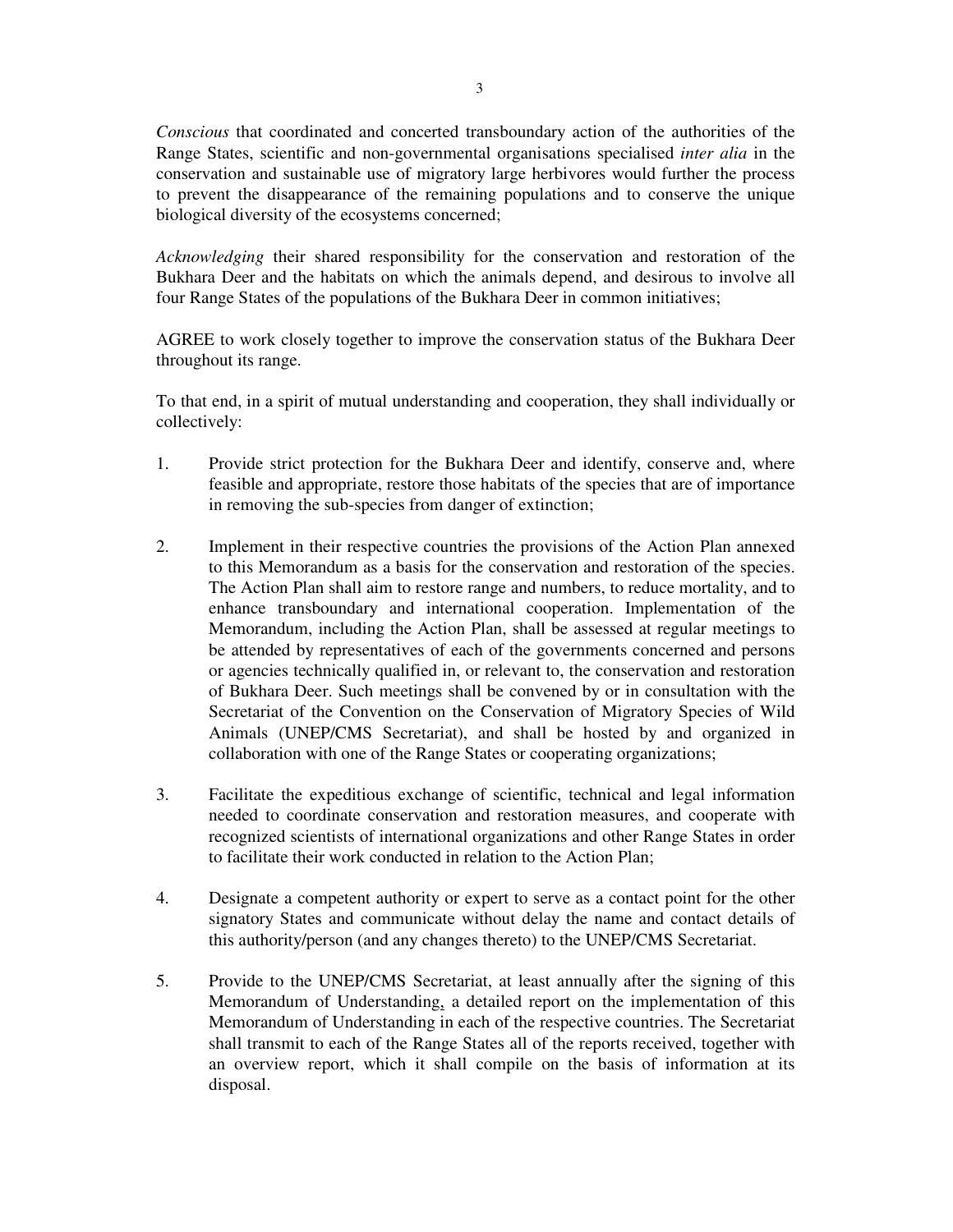### Basic principles

- 1. This Memorandum of Understanding shall be considered an agreement under article IV, paragraph 4, of the Convention on the Conservation of Migratory Species of Wild Animals, as defined by Resolution 2.6 adopted at the  $2<sup>nd</sup>$ Conference of the Parties (Geneva, 1988).
- 2. This Memorandum of Understanding shall take effect immediately after at least two of the Range States have signed it and shall remain open for signature indefinitely. The Memorandum shall remain in effect indefinitely subject to the right of any signatory State to terminate its participation by providing one year's written notice to all of the other signatory States.
- 3. This Memorandum of Understanding, including the Action Plan, may be amended by consensus of the signatory States.
- 4. The original text of this Memorandum of Understanding, in the English and Russian languages shall be deposited with the UNEP/CMS Secretariat which shall be the Depositary. In the event of any discrepancies, the English version will be considered definitive.
- 5. The UNEP/CMS Secretariat shall provide Secretariat functions as outlined in this Memorandum of Understanding. It may use the services of any reliable organisation. The working language for all matters related to this Memorandum of Understanding shall be English and Russian. Signatory States, organisations involved and the UNEP/CMS Secretariat should endeavour to provide any important document in both working languages.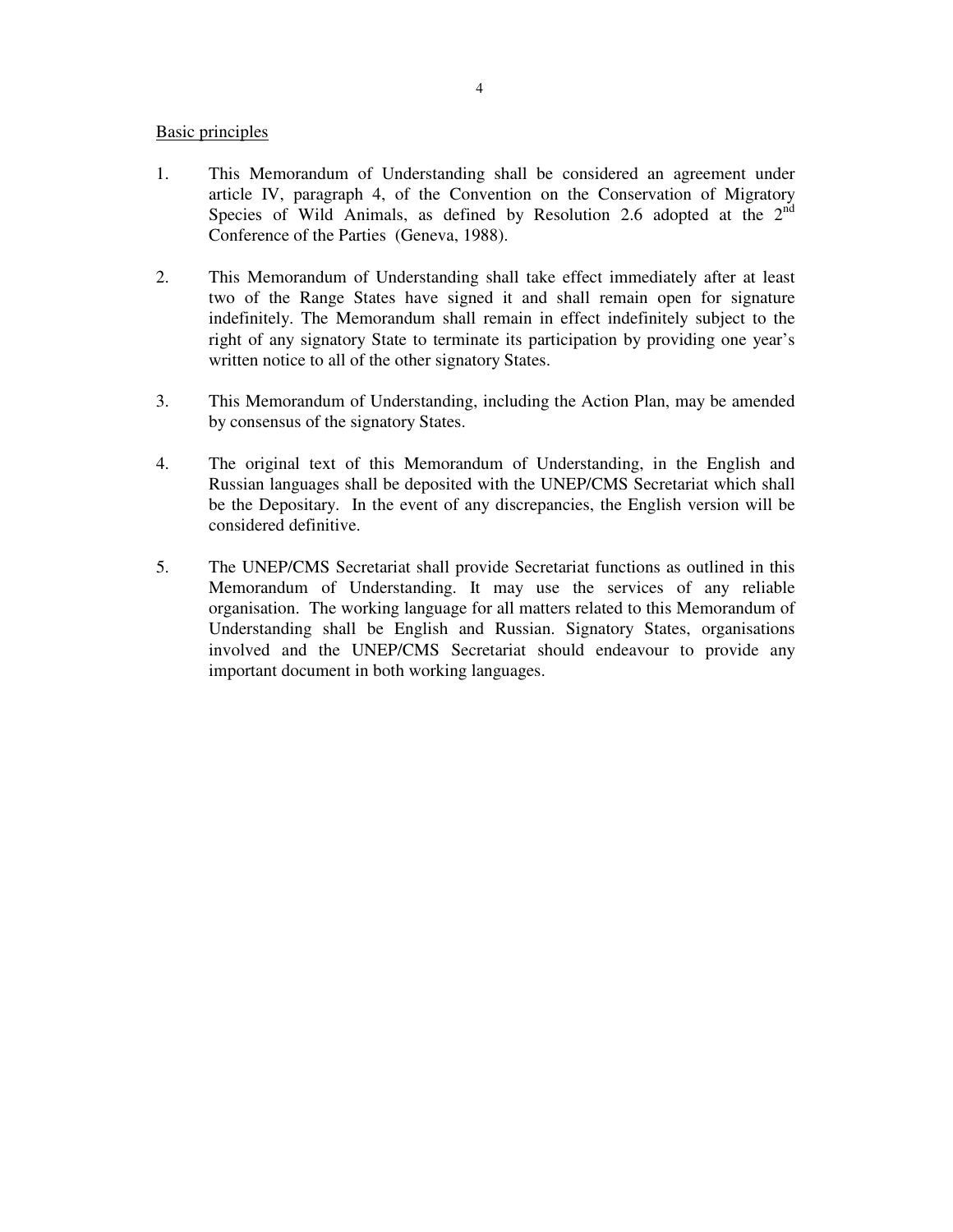| Representative of the<br>Republic of Kazakhstan |                                                              |
|-------------------------------------------------|--------------------------------------------------------------|
|                                                 |                                                              |
|                                                 | (Signature)                                                  |
|                                                 | ---------------------------------<br>(name in block letters) |
| (Date)                                          | -------------------------<br>(function)                      |
| Representative of the<br>Republic of Tajikistan |                                                              |
|                                                 | ---------------------<br>(Signature)                         |
|                                                 | (name in block letters)                                      |
| (Date)                                          | (function)                                                   |
| Representative of<br>Turkmenistan               |                                                              |
|                                                 | ------------------------<br>(Signature)                      |
|                                                 | (name in block letters)                                      |
| (Date)                                          | (function)                                                   |
| Representative of the<br>Republic of Uzbekistan |                                                              |
|                                                 | (Signature)                                                  |
|                                                 | (name in block letters)                                      |
| (Date)                                          | (function)                                                   |

Signatures of representatives of the Co-operating Organizations: